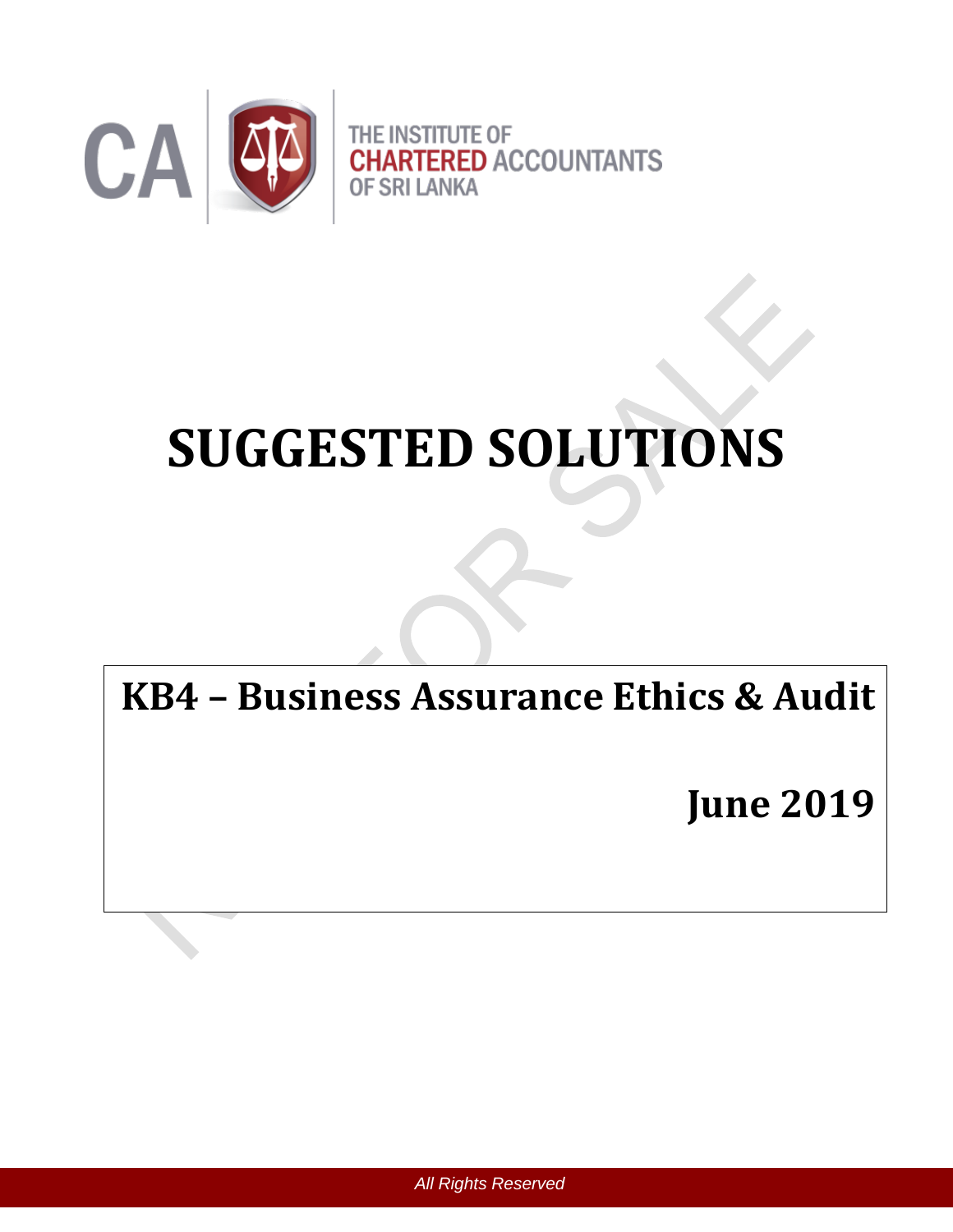## **SECTION 1**

#### **Answer 01**

#### **Relevant learning outcome/s: 1.1.1 and 1.3.2**

- 1.1.1 Demonstrate the need to comply with the fundamental and ethical principles applicable to all members of the Institute of Chartered Accountants of Sri Lanka.
- 1.3.2 Demonstrate an auditor's responsibility and requirements in complying with laws and regulations.

Study text reference: Pages 24, 277 and 279

(a)

- Firstly, the auditor should make specific inquiries from the management. The inquiries may be about:
	- Policies and procedures established to ensure compliance with regulations in Sri Lanka
	- How management identifies non-compliance with regulations and the controls established for compliance
	- How the management has ensured compliance with regulations in the case of Sarath
- Read minutes of meetings of the management, board of directors etc. The auditor could assess whether any discussions or decisions have been made with respect to transactions with Sarath or whether there are investigations by the regulatory and enforcement authorities.
- Make inquiries from in-house legal advisors if available. If not, the auditor may consider seeking external legal advice to ascertain possible non-compliance with regulations.
- Request for and inspect correspondence with the regulatory and enforcement authorities for any indication of non-compliance.
- Inspect supporting cash records and other supporting evidence to establish whether transactions with Sarath were properly authorised and recorded, and whether the cash was banked.
- Substantively test the investment transactions on behalf of Sarath, and the legal expense account of GIP.
- Request written representations from the management. These should cover whether the management has disclosed to the auditor all known instances of actual and suspected noncompliance.

(b)

- First discuss the findings with the engagement manager and engagement partner. Then communicate with those charged with governance/board of directors.
- If the auditor suspects the board of directors is involved in violating the regulations, then consider seeking legal advice on the next step to take.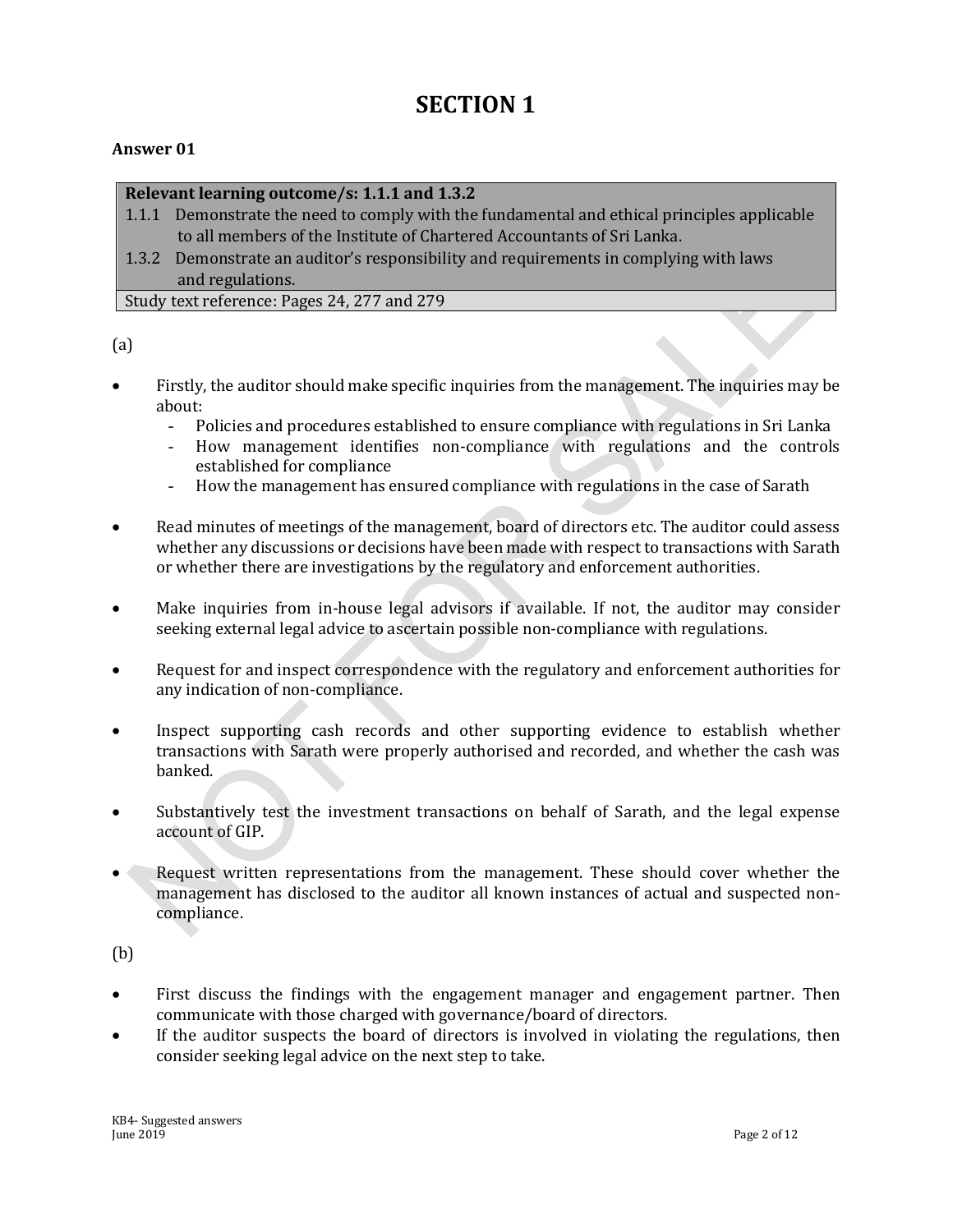If the auditor concludes the non-compliance has a material effect on the financial statements and it has not been adequately reflected, the auditor must consider the impact of the noncompliance on the auditor's report.

 $(c)$ 

- The fundamental principle of confidentiality requires the auditor to refrain from disclosing information acquired during professional work, except where the disclosure is permitted by the client or required by the law.
- In the above scenario, the principle of confidentiality is overridden by requirements of the relevant regulations. Therefore, the auditor will not be violating any principle of confidentiality in this instance.

**(Total: 10 marks)**

#### **Answer 02**

**Relevant learning outcome/s: 3.4.2** Discuss the factors or conditions generally present in a fraud situation. Study text reference: Pages 266 and 267

(a)

- The CEO and CFO insisting on attending all the meetings between the audit committee and the external and internal auditors.
- Internal audit operating under very restrictive management conditions.

 $\mathcal{L}_{\mathcal{A}}$ 

Window dressing of the financial statements by way of understating expenses.

(b)

| <b>Fraud triangle</b>         | <b>Risk factor</b>                                                                                                                                                                |
|-------------------------------|-----------------------------------------------------------------------------------------------------------------------------------------------------------------------------------|
| Opportunity                   | Domination of the management by a single person.                                                                                                                                  |
| Motivation/pressure/incentive | Excessive pressure (from the group) on the<br>$\bullet$<br>management to meet financial targets.<br>Management performance is measured in terms of<br>year-on-year profit growth. |
| Rationalisation/attitude      | The attitude that understatement of contract<br>expenses can be justified for the betterment of the<br>company.                                                                   |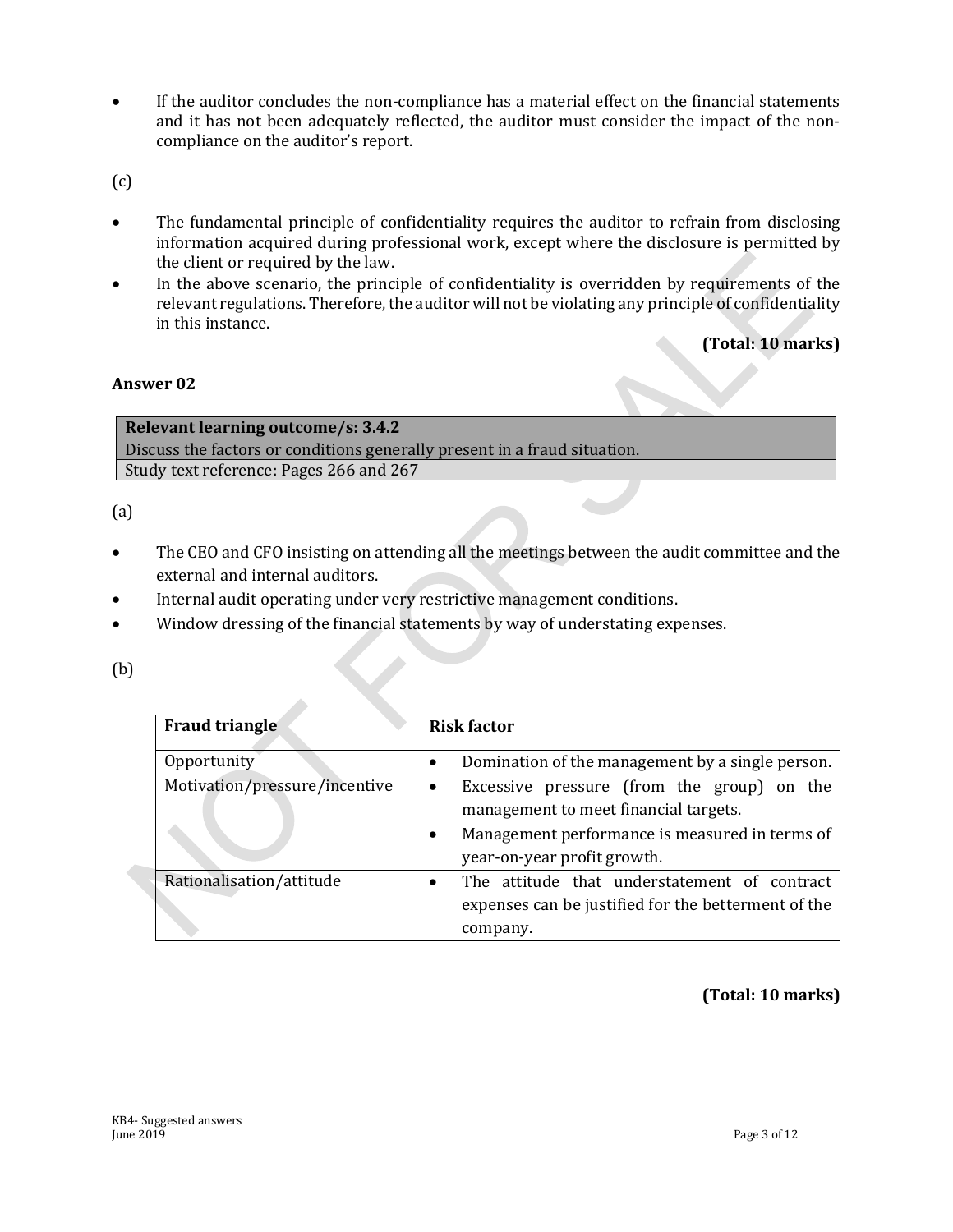#### **Answer 03**

#### **Relevant learning outcome/s: 2.2.3 and 2.2.4**

2.2.3 Analyse the design, implementation and operating effectiveness of identified controls.

2.2.4 Outline both significant and minor deficiencies in control activities.

Study text reference: Pages 117 – 129 and 135

| (a) | <b>Weakness</b>                                                                                                                                                                                |                                     | (b) Improvement/recommendation                                                                                                                                                                                                                                                                            |
|-----|------------------------------------------------------------------------------------------------------------------------------------------------------------------------------------------------|-------------------------------------|-----------------------------------------------------------------------------------------------------------------------------------------------------------------------------------------------------------------------------------------------------------------------------------------------------------|
|     | Order forms are not pre-printed<br>with a serial number.                                                                                                                                       | $\bullet$                           | All order forms should be sequentially pre-<br>numbered. The sales executive should file one copy<br>of the order form in numerical sequence and pass<br>the other one to the warehouse.                                                                                                                  |
|     | Orders/despatch<br>notes<br>are<br>processed without authorisation<br>or without performing a credit<br>check on customers.                                                                    | $\bullet$<br>$\bullet$<br>$\bullet$ | All new customers should undergo a credit check<br>before being accepted as new customers.<br>Credit limits should be set for all customers to avoid<br>selling goods on credit to risky customers.<br>All orders over a certain limit should be approved<br>by an authorised person prior to processing. |
|     | No one matches the dispatch note<br>to the original order prior to<br>dispatch, and no one signs the<br>dispatch note to confirm that the<br>correct quantity of goods has been<br>dispatched. | $\bullet$                           | Before orders are dispatched the warehouse officer<br>should check the quantity of goods to the dispatch<br>note and compare it with the original order. The<br>supervisor should then sign the dispatch note to<br>confirm this check has taken place.                                                   |
|     | No one checks that all the orders<br>have been attended to.                                                                                                                                    | $\bullet$                           | The sales clerk should keep a copy of all the orders<br>and match them to the dispatch notes. At the end of<br>each week he should check unmatched orders and<br>inquire why a dispatch note was not raised.                                                                                              |
|     | No system or arrangement to<br>check the<br>completeness<br>and<br>accuracy of sale invoices.                                                                                                  | $\bullet$                           | Dispatch notes should be matched to the invoice<br>and order form, and filed together.                                                                                                                                                                                                                    |
|     | No segregtion of duties.                                                                                                                                                                       | $\bullet$                           | Duties must be segregrated in order to avoid<br>collusion.                                                                                                                                                                                                                                                |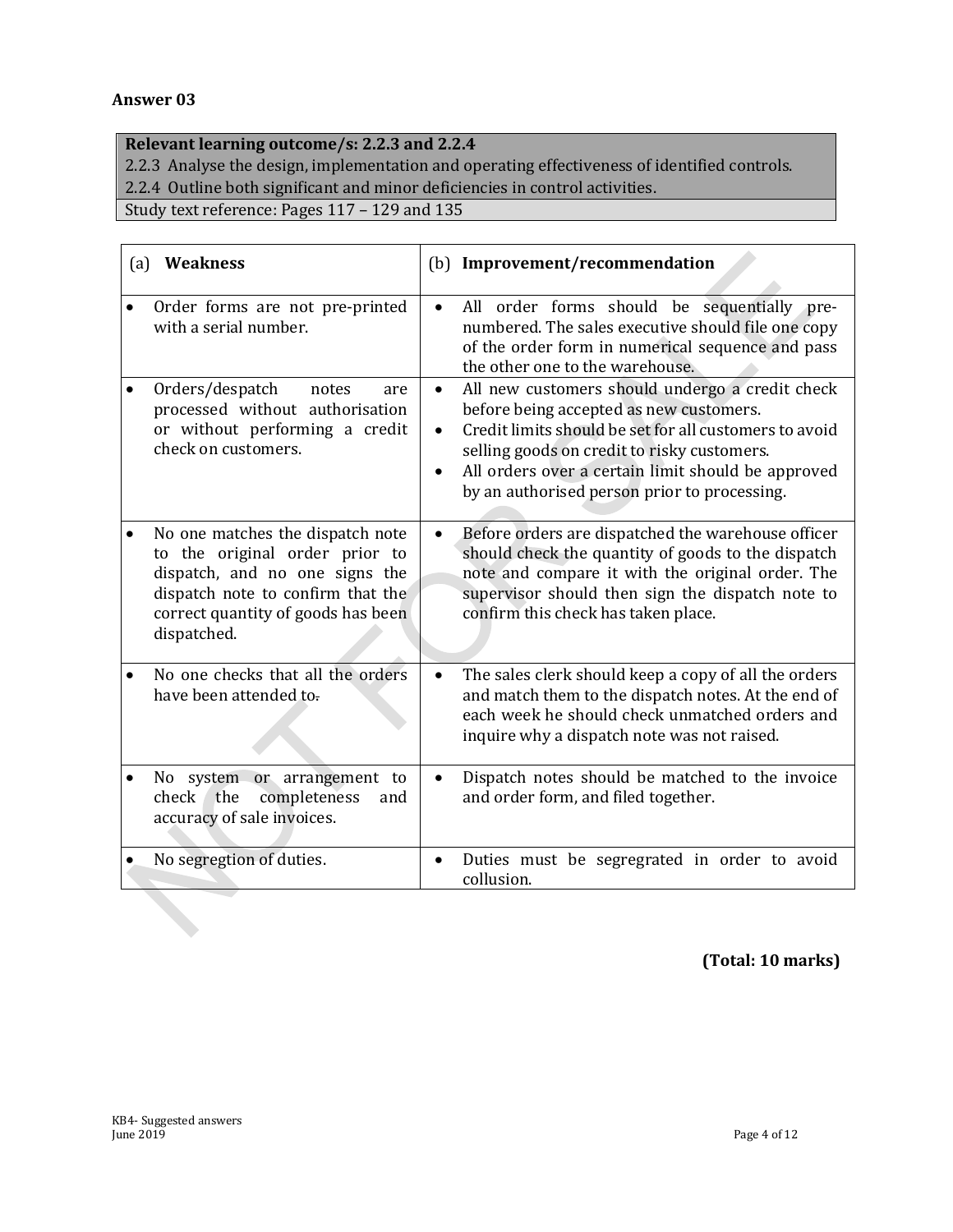#### **Answer 04**

#### **Relevant learning outcome/s: 2.1.1 and 2.1.2**

- 2.1.1 Discuss the key aspects of corporate governance, incljuding responsibilities of the Board and role of non-exeutive directors.
- 2.1.2 Explain the need for an audit committee, including the benefits of an audit committee to the sharehodlers ofa listed entity.

Study text reference: Pages 102 and 103

(a)

- The auditor will be invited to regularly attend meetings of the audit committee.
- The chair of the audit committee and, when relevant, the other members of the audit committee, will liaise with the auditor periodically.
- The audit committee will meet the auditor without the management present at least annually.

| (b)<br><b>Weakness</b>                                                                                                                                                                                                                     | (c)<br>Recommendation                                                                                                                                                                                                                                                                                                                                                     |
|--------------------------------------------------------------------------------------------------------------------------------------------------------------------------------------------------------------------------------------------|---------------------------------------------------------------------------------------------------------------------------------------------------------------------------------------------------------------------------------------------------------------------------------------------------------------------------------------------------------------------------|
| None of the directors of BP have submit<br>themselves<br>for re-election since<br>the<br>company was listed.                                                                                                                               | All directors should be required to submit<br>$\bullet$<br>themselves for re-election at regular<br>intervals, and at least once in every three                                                                                                                                                                                                                           |
| The finance director decides<br>on<br>her<br>remuneration and the remuneration of the<br>other directors. There is no formal and<br>transparent procedure for setting up the<br>remuneration<br>packages<br>of<br>individual<br>directors. | years.<br>To avoid potential conflict of interest, the<br>$\bullet$<br>board of directors should<br>set<br>up a<br>remuneration<br>committee<br>make<br>to<br>recommendations to the board, within<br>agreed terms of reference, on the company's<br>framework of remunerating<br>executive<br>directors.                                                                 |
| The<br>audit<br>committee<br>comprises<br>an<br>$\bullet$<br>executive director (i.e. the finance director).                                                                                                                               | The audit committee should comprise of<br>$\bullet$<br>non-executive directors only. The finance<br>director should resign from the committee<br>and BP should appoint an additional non-<br>executive director. A member of the audit<br>committee should have recent and relevant<br>experience in financial reporting and<br>control.                                  |
| BP is not planning to hold an AGM<br>considering the cost involved.                                                                                                                                                                        | BP should hold an AGM in accordance with<br>$\bullet$<br>the requirements of the Companies Act and<br>the company's Articles of Association.<br>Sending out the financial statements and<br>any voting resolutions to the shareholders<br>via email is not a replacement of the AGM.<br>The board should use the AGM to effectively<br>communicate with the shareholders. |
| Decisions relating to the appointing and<br>remunerating of the external auditor is<br>made by the chairman.                                                                                                                               | The<br>responsibility<br>of<br>$\bullet$<br>making<br>recommendations to the board pertaining<br>appointment,<br>reappointment<br>and<br>to<br>removal of the external auditor,<br>and<br>approving the remuneration and terms of<br>engagement of the external auditor, should<br>be delegated to the audit committee.                                                   |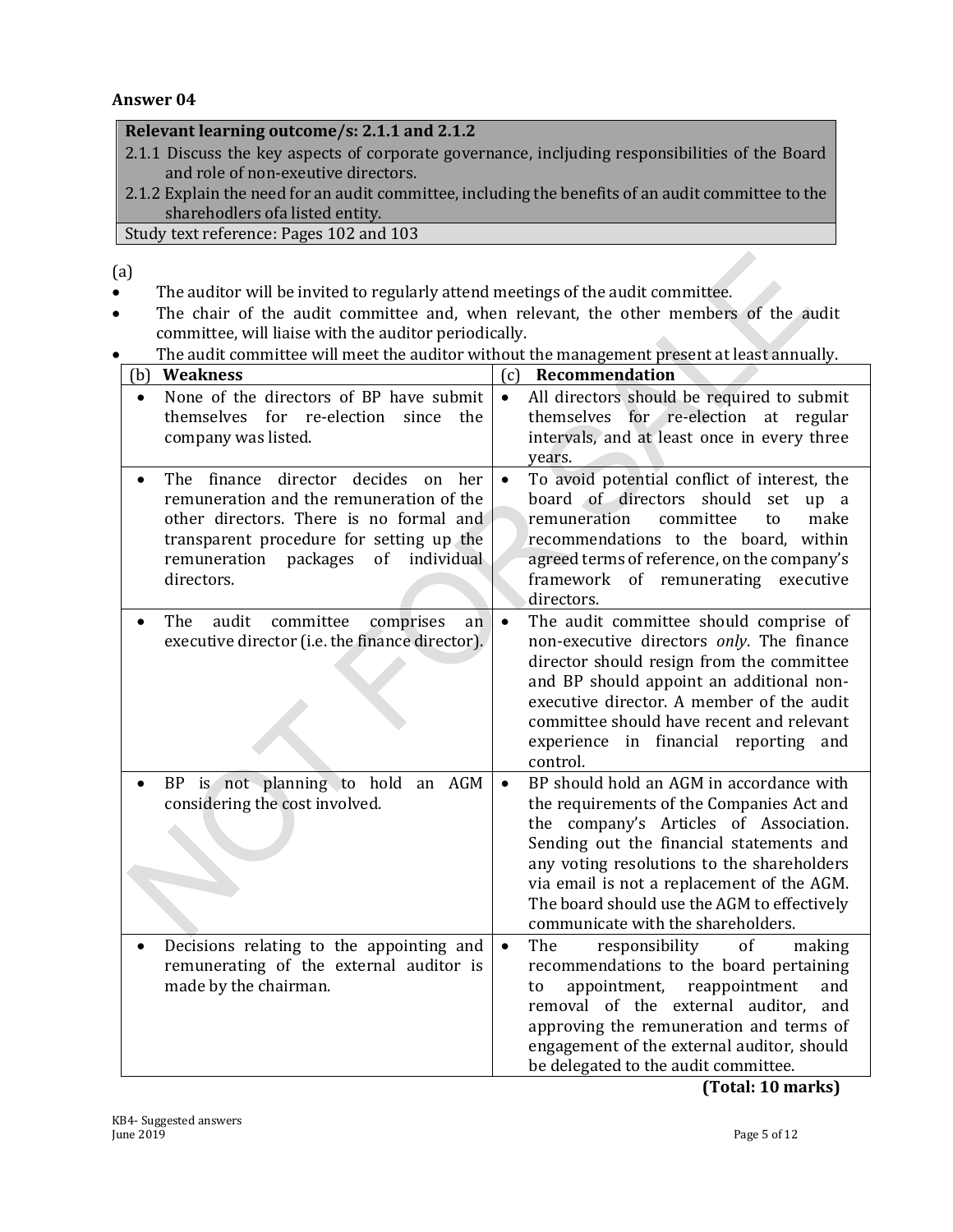#### **Relevant learning outcome/s: 4.3.1, 4.11.1 and 5.5.1**

- 4.3.1 Explain the use of external confirmation in gathering audit evidence.
- 4.11.1 Outline substantive audit procedures to be performed in relation to account balances and classes of transactions.
- 5.5.1 Analyse a non-complex audit engagemnte and propose appropriate modifications with sufficient justification.

Study text reference: Pages 287 – 290, 388, 389, 394, 399, 515 and 517

(a)

- For a sample of sales transactions recorded in the ledger, vouch the sales invoice back to customer orders and despatch documentation.
- Perform analytical procedures considering:
	- $\triangleright$  The level of sales over the year, compared on a month-by-month basis, with the previous year
	- $\triangleright$  The effect on the sales value resulting from changes in the quantity sold
	- $\triangleright$  The effect on the sales value resulting from changes in products or prices
	- $\triangleright$  The level of goods returned, sales allowances and discounts
	- $\triangleright$  The efficiency of labour, expressed in sales or profit per employee
	- $\triangleright$  Reasons for changes in the gross profit margin (this should be as detailed as possible, ideally broken down by product area and month or quarter)

(b)

- If management asks the auditor not to seek confirmation, the auditor shall enquire about the management's reasons for the refusal and seek audit evidence regarding the validity and reasonableness of the reasons.
- They should also evaluate the implications of the refusal on the assessment, such as the risk of material misstatement, and also on the nature, timing and extent of other audit procedures.
- The auditor should perform alternative audit procedures to obtain relevant and reliable audit evidence.
- If the auditor concludes that the refusal is unreasonable, or the auditor cannot obtain relevant and reliable audit evidence elsewhere, the auditor should communicate with those charged with governance (audit committee or the board).

(c)

#### **Emphasis of matter paragraph**

The financial and operating conditions may cast doubt about the going concern assumption. It appears that the disclosure in the financial statements is adequate. The auditor will have to decide whether the inherent uncertainty is fundamental to the users' understanding. If so, the auditor's report should include an emphasis of matter paragraph beneath the opinion paragraph with details of this matter.

#### **Other matter paragraph**

An other matter paragraph should be included in an auditor's report to draw the users' attention to the fact there is a new auditor for this year (i.e. last year's financial statements were audited by another auditor).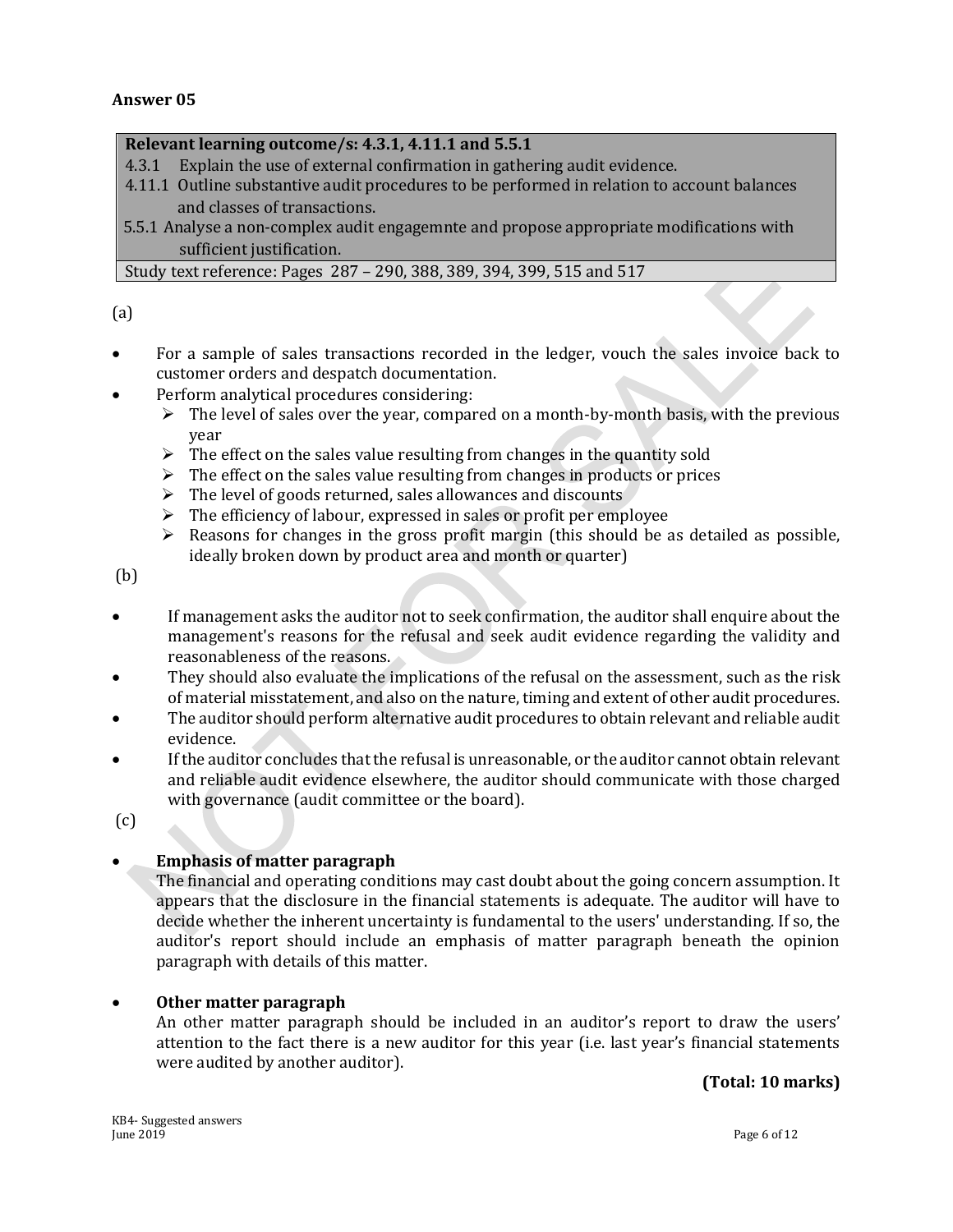### **SECTION 2**

#### **Answer 06**

#### **Relevant learning outcome/s: 1.5, 4.3, 4.13.1, 4.13.2 and 4.11.1**

- 1.5 Audit documentation.
- 4.3 External confirmation.
- 4.13.1 Assess events and conditions that may cast significant doubt about the going concern assumption.
- 4.13.2 Outline procedures required to evaluate the validity of the going concern assumption.

4.11.1 Outline substantive audit procedures to be performed in relation to account balances and

classes of transactions.

Study text reference: Pages 67 – 70, 397 – 403, 426 – 433, 477, 479 and 480

(a)

- Loss of a key customer ZL has lost its major customer, Fuji Tel (Pvt) Ltd. This will result in a significant loss of future revenue and cash flows.
- Negative cash flows (historical or prospective) ZL's monthly cash flows have shown a net cash outflow for the last six months of the financial year, and is forecasted to be negative for the quarter ended 30 June 2019 as well. If the company continues to have negative cash flows, then it will put further pressure on the company's sustainability.
- Inability to pay creditors on due dates ZL's suppliers have initiated legal action to recover the debts. This will result in ZL incurring legal costs and also facing a loss of suppliers.
- Inability to comply with the terms of loan agreements ZL has a loan which is due for repayment in full within six months from the year-end. This will put further pressure on the company's sustainability.
- Non-payment of dividends the directors of ZL have decided that no dividend will be paid in 2019. This may result in shareholders losing confidence in the company.

(b)

- Analyse and discuss cash flow, profitability and other relevant forecasts with the management.
- Analyse and discuss the company's latest available interim financial statements (or management accounts).
- Review the terms of debentures and loan agreements and determine whether they have been defaulted.
- Read minutes of the meetings of shareholders, the board of directors and important committees to identify any cash flow and funding difficulties.
- Inquire from the company's lawyer regarding litigations and claims.
- Confirm the existence, legality and enforceability of arrangements to provide or maintain financial support related to third parties.
- Assess the financial capacity of such parties to provide additional funds.
- Consider the company's position concerning unfulfilled customer orders.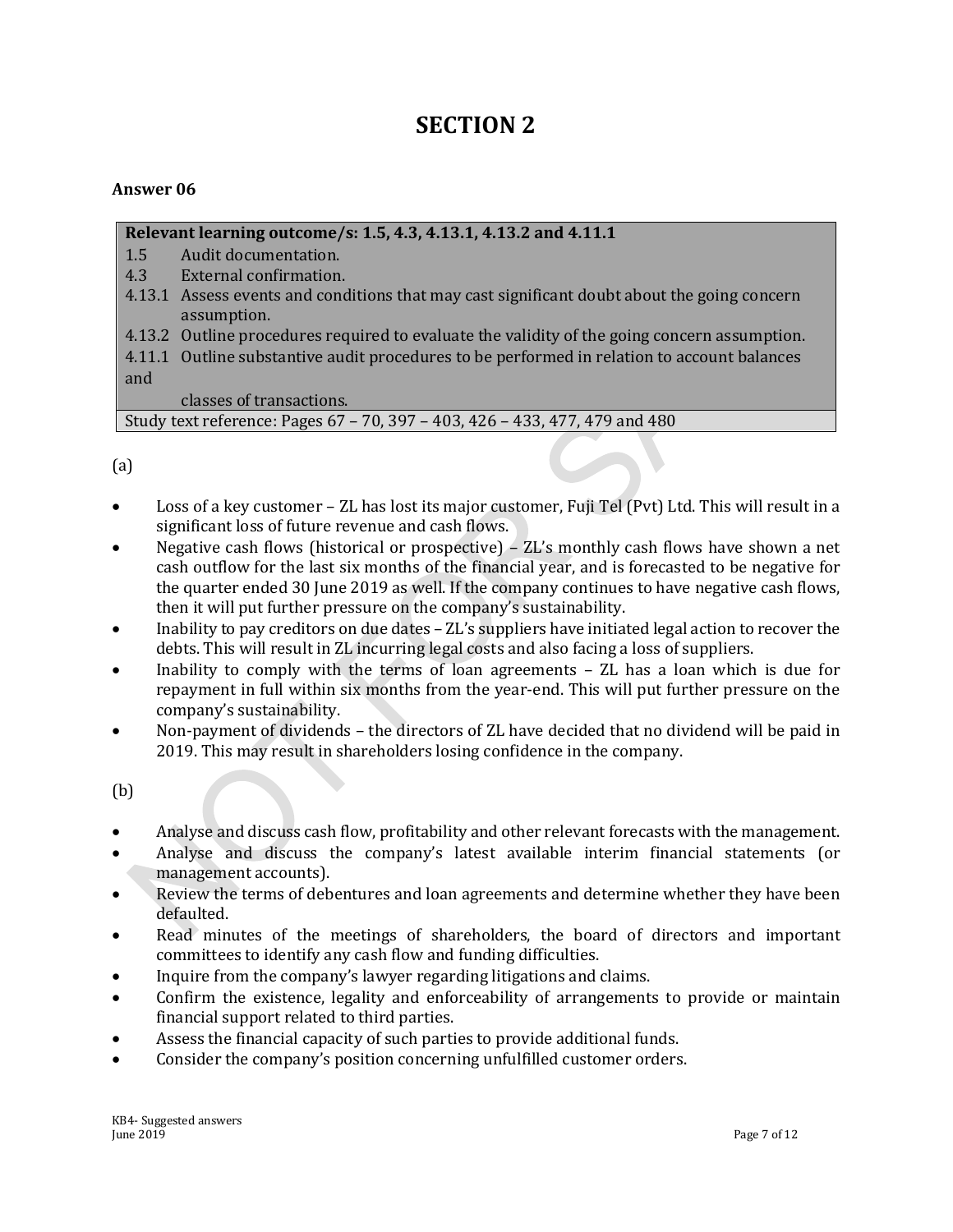- Review events after the period-end for items affecting the company's ability to continue as a going concern.
- Obtain confirmations and details on the existence, terms and adequacy of borrowing facilities.
- Obtain and review reports of regulatory matters and diretons.
- Determine the adequacy of support of assets are dispersed.

 $(c)$ 

- The working paper does not state who prepared it, so it makes it difficult for the reviewer to follow up on any queries arising during the review.
- The working paper has not been dated by the person who prepared it.
- The working paper does not indicate the period covered for the audit and therefore could potentially be filed in an incorrect audit file.
- Work done a sample selection including basis, work done, source of information, key to any audit risks, appropriate cross referencing, has not been documented.
- The conclusion reached has not been documented.
- There is no cross-reference on the working paper so it may not be properly filed, and it will not be possible to cross-reference to it.

(d)

- The selection based on the materiality is not appropriate for accounts payable (i.e. selection of only large balances will not yield an appropriate sample as the understatement of liabilities is what is being tested for). Zero and negative balances will also need to be included in the sample.
- As the auditor observed that there is no statement available from the supplier, confirmation of the balance from the supplier should be requested or other audit procedures should be undertaken (e.g. review of previous/post year-end payments, agreement of goods received and invoices for all items).
- As the auditor observed that there is a difference of Rs. 11 million between the ledger balance and the statement balance of Ranmuthu, a reconciliation should be done as at 29 March 2019. The difference should not be regarded as immaterial as it would not serve the objective of the audit since it is to find out whether there any unrecorded liabilities.

(e)

- Examine unmatched delivery notes and supplier invoices for any unrecorded liabilities.
- Obtain confirmation of accounts payable.
- Vouch selected amounts from the trade accounts payable listing and accruals listing to supporting documentation such as delivery notes and supplier invoices.
- Perform analytical procedures comparing current year balances to the previous year to confirm reasonableness. Also calculate the payables turnover and compare it to the previous year.
- Take a sample of vouchers, compare the dates with the dates they were recorded in the ledger for application of correct cut-off.
- Test transactions around the year-end to determine whether amounts were recognised in the correct financial period.
- **•** Perform analytical procedures on purchase returns, comparing the purchase returns as a % of sales or cost of sales to the previous year.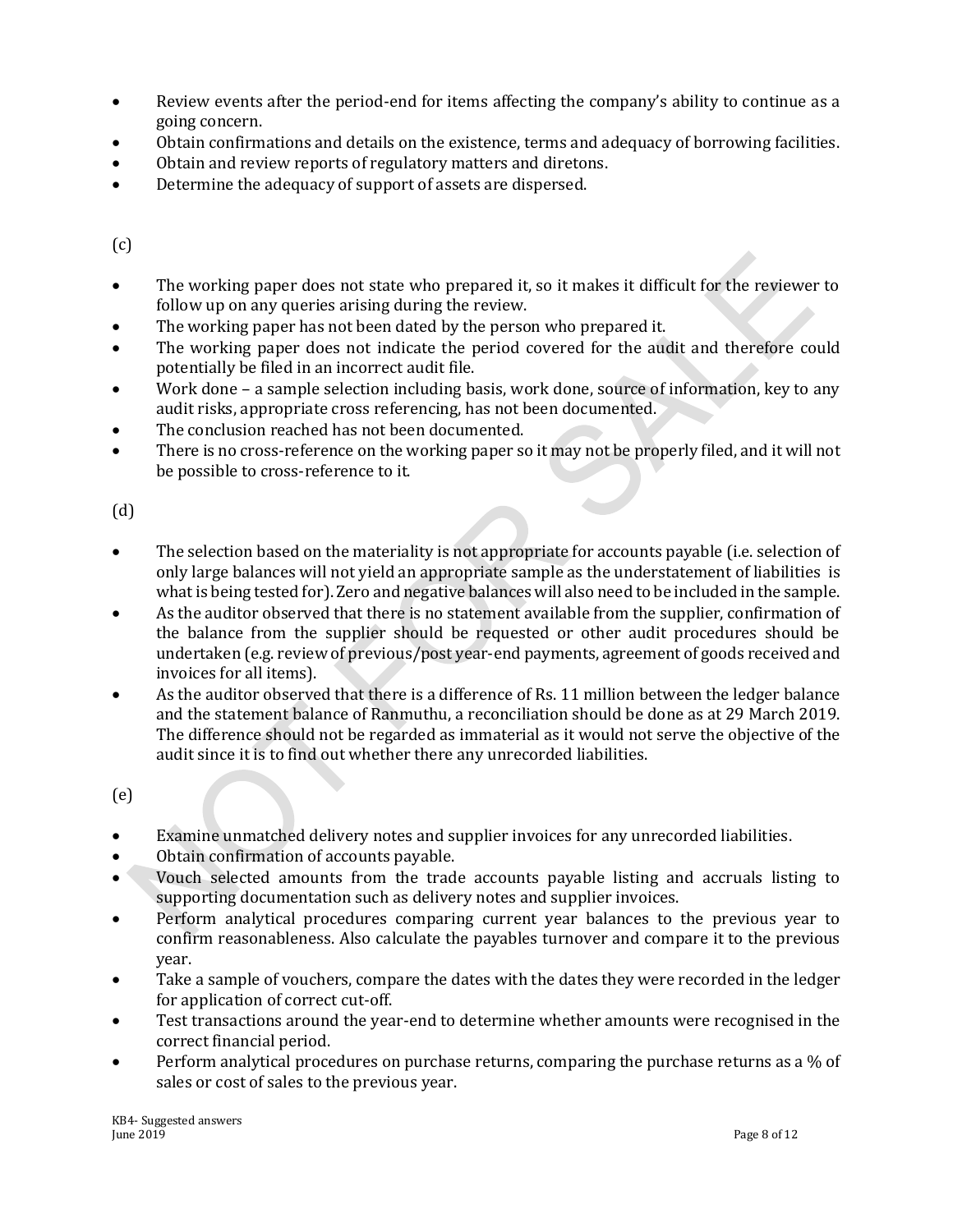#### (f)

Where an auditor has not received any response for confirmation letters on receivables they should carry out the following procedures.

- Follow up with phone calls to get the balances confirmed directly.
- Review subsequent cash received in an effort to confirm existence of balances.
- Review past records in order to ascertain payment patterns to mitigate the risk of having bad debts.
- Verify the account balance by cross-checking invoices and related documents.
- Peruse email and other modes of confirmation to verify the existence of the customer.

#### **(Total: 25 marks)**

#### **Answer 07**

#### **Relevant learning outcome/s: 3.6.2, 4.4.1, 4.5.1 and 5.5.1**

- 3.6.2 Analyse financial and non-financial information of a given engagement to identify risk of material misstatements (inherent and control risk).
- 4.4.1 Discuss the requirements to be considered by an auditor in an initial engagement.
- 4.5.1 Discuss the responsibility of an auditor in the verification of physical inventory.
- 5.5.1 Analyse a non-complex audit engagement and propose appropriate modifications, with sufficient justification.

Study text reference: Pages 229 – 235, 320 – 323, 364 – 366 and 506 – 512

#### (a)

- Revenue has decreased by 0.5%, but the relative decrease in cost of sales is 10%. There could be a risk that cost of sales is understated by manipulating the closing stock.
- Gross profit margin has increased from 18% to 26%, which could indicate cost of sales are understated, sales are overstated or there is incorrect inventory valuation .
- The increase in trade receivables by 17% could suggest an overstatement of receivables due to cut-off errors or irrecoverable debts not being provided for.
- Trade payables have fallen despite the increase in trading activity. This could indicate payables are understated due to cut-off errors.
- Increase in closing inventory could suggest there are issues in valuing inventory.
- Return of a consignment stock after the balance sheet date could indicate the net relaisable value is below cost.
- There could be possible overstatement of revenue since KL recognises revenue when goods are delivered from the factory. However, the risks and rewards are passed to the buyer when the goods are delivered to the port of destination.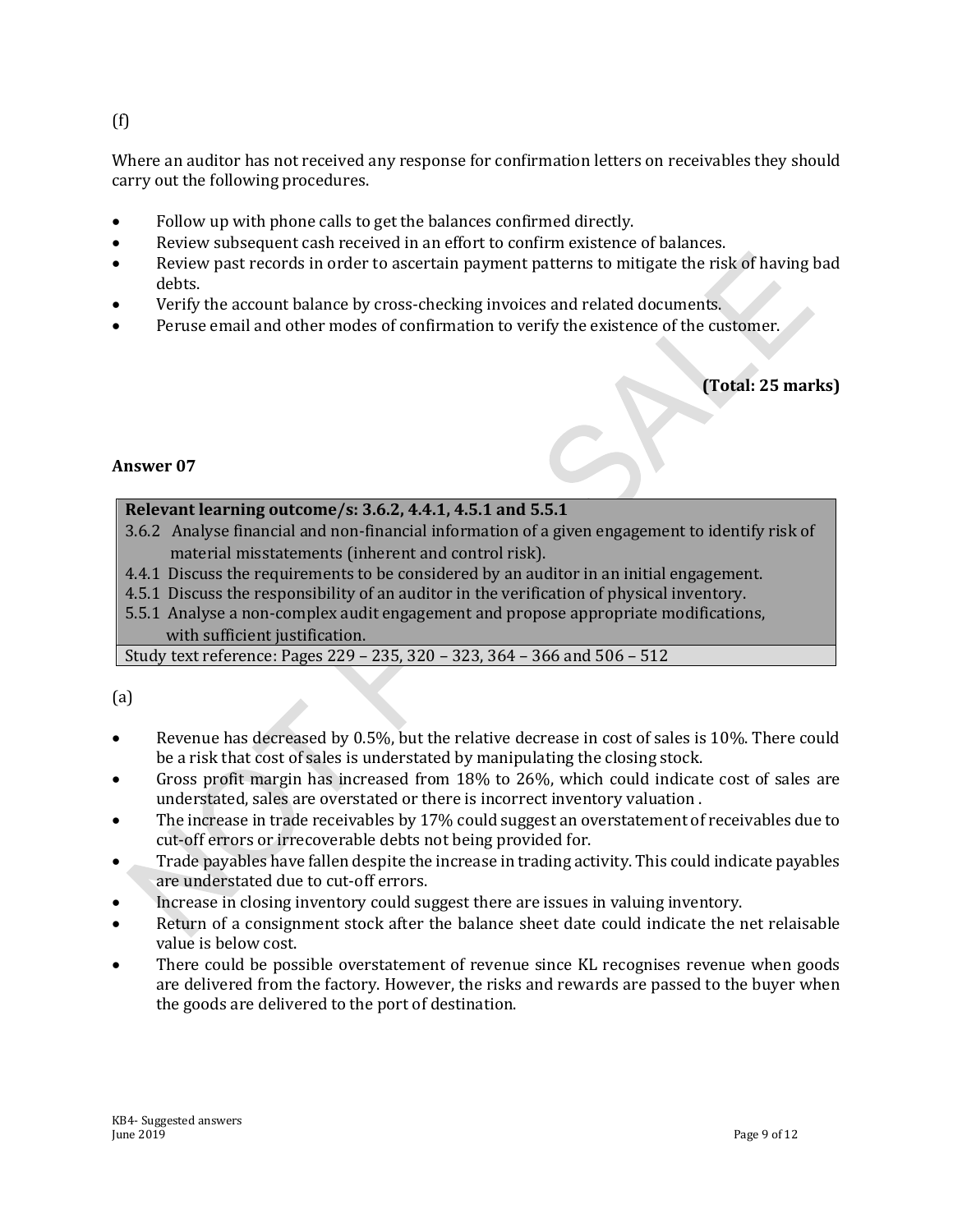(b)

- Review the most recent financial statements, if any, and the prior year auditor's report, if any, for information relevant to opening balances (including disclosures).
- Determine whether the prior year closing balances were correctly brought forward to the current year.
- Determine whether the opening balances reflect the application of appropriate accounting policies.
- Consider reviewing the prior audit working papers to obtain evidence regarding opening balances.
- If this is not possible, consider whether procedures performed in the current year provide evidence over the opening balances.
- In exceptional cases the auditor may need to perform specific audit procedures to obtain evidence regarding the opening balances.

(c)

- If the auditor cannot obtain sufficient appropriate audit evidence for opening balances, the auditor should express a qualified opinion or a disclaimer of opinion.
- If the opening inventory balances contain misstatements that materially affect the current year financial statements, the auditor should express a qualified opinion or an adverse opinion.
- If the auditor concludes that the current year's accounting policies are not consistently applied in relation to opening inventory balances, or changes have not been properly accounted for and adequately presented and disclosed, the auditor should express a qualified opinion or an adverse opinion.
- If a prior-period modification remains relevant and material to the current year financial statements, the auditor should modify the auditor's opinion on the current year financial statements accordingly.

(d)

 The mere fact that the auditor is not able to attend the inventory count is not grounds for qualification. The auditor has to consider if alternative/additional procedures (e.g. observing a current physical stock take and test-checking the rollback reconciliation to the year-end inventory quantities) could be performed to ascertain the inventory balance as at the year-end.

If the auditor is able to obtain sufficient appropriate audit evidence (as mentioned above) regarding the year-end inventory balance, the audit opinion need not be modified.

 However, if the auditor is unable to obtain sufficient appropriate audit evidence through further audit procedures regarding the year-end inventory balance, the auditor may have to modify the auditor's report, as a result of the scope limitation**.**

The auditor should express a qualified or disclaimer of opinion depending on the financial impact of the scope limitation.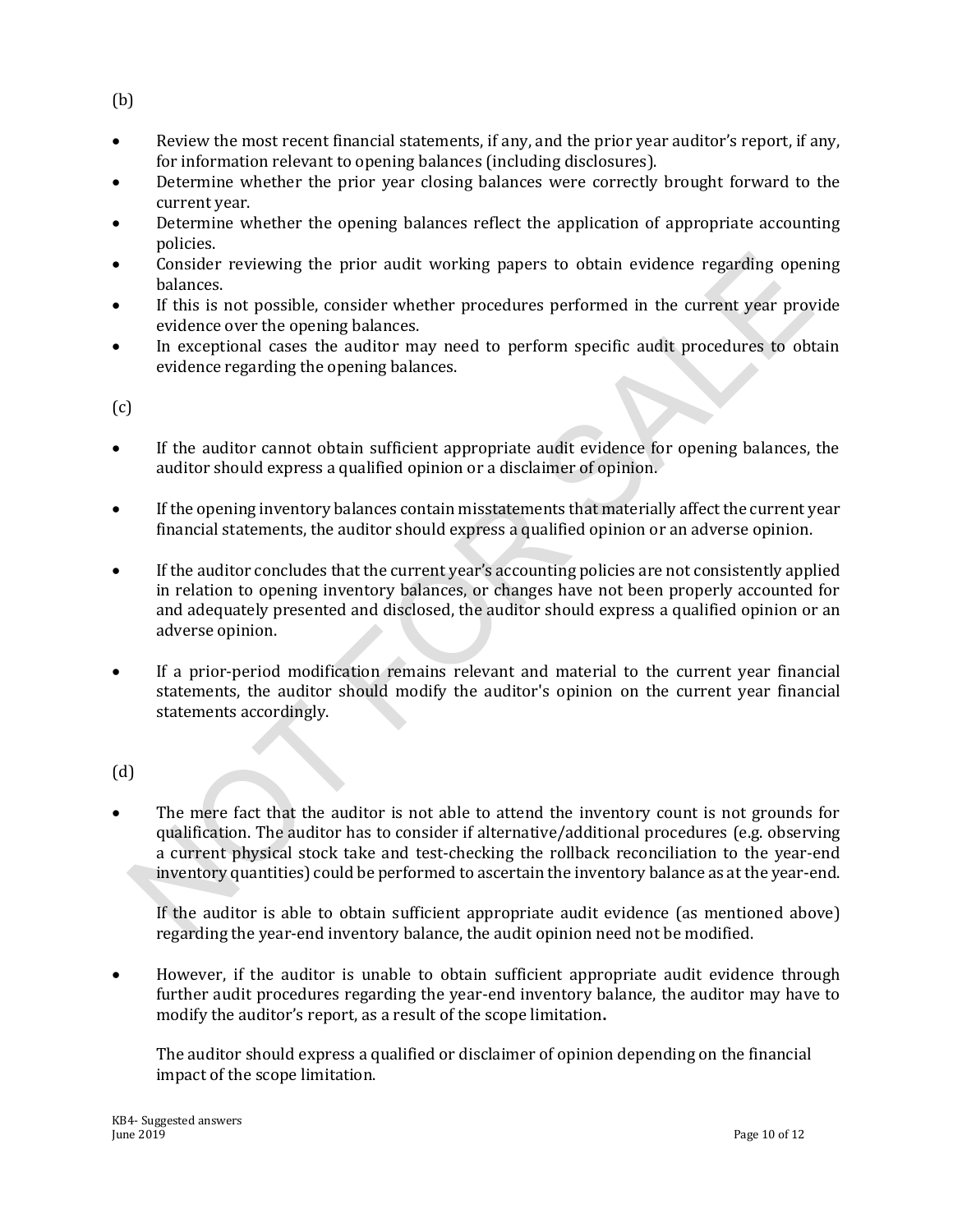(e)

- Perform a physical count after 30 June 2019 and roll-back to the year-end.
- Perform analytical procedures given the apparent disparity between sales and purchases during this period, it is necessary to carry out appropriate analytical procedures. Important ratios are gross profit margin and inventory turnover. An unexpectedly high inventory turnover ratio, or an unexpectedly low gross profit margin, may be caused by the overstatement of cost of goods sold and a corresponding understatement of inventory.
- Test movements between March and June for selected items in the inventory count:
	- $\triangleright$  Review and inquire to ensure that the goods received notes are prepared for the goods received.
	- $\triangleright$  Confirm that the inventory accounts are debited for all the goods received.
	- $\triangleright$  Review and inquire to ensure that goods issued are properly authorised and documented on delivery documents.
	- $\triangleright$  Ensure all sales are charged to cost of sales crediting inventory and debiting cost of sales at the appropriate cost.
- Test write-offs. For items written off:
	- $\triangleright$  Discuss with the management how they were identified
	- $\triangleright$  Carry out a physical inspection to confirm existence
	- $\triangleright$  Inquire and discuss the cost of write-offs by reference to costing records and invoices as appropriate.
	- $\triangleright$  Inquire and review possible existence of other similar items that should be written off.
- Test inventory at other locations and with third parties when inventory is stored at other locations and with third parties, the auditor should obtain evidence regarding the existence of the inventory by direct communication with the custodian. This type of evidence will be deemed sufficient except when the amounts involved represent a significant proportion of current assets. In this case, the following addition procedures should be carried out.
	- $\triangleright$  Consider the integrity and independence of the third party.
	- $\triangleright$  Consider visiting the third party to conduct a physical inventory check and other alternative procedures.
	- Consider obtaining confirmations from the auditor of the third party.
- Test inventory valuation
	- $\triangleright$  For items at cost, examine supplier invoices.
	- $\triangleright$  For work-in-progress, verify costs by comparing with costing records.
	- $\triangleright$  All inventory items should be tested for net realisable value (NRV), and be written down to the NRV if it is below cost.
- Obtain management representations it will be necessary for the management to include confirmation assertions relating to inventory in the letter or representation to be provided to the auditor at the end of the audit.
- Carry out cut-off procedures (i.e. note the number of the last GDN and GRN before the yearend, and the first GDN and GRN after the year-end, and check whether they have been included in the current financial year).

**(Total: 25 marks)**